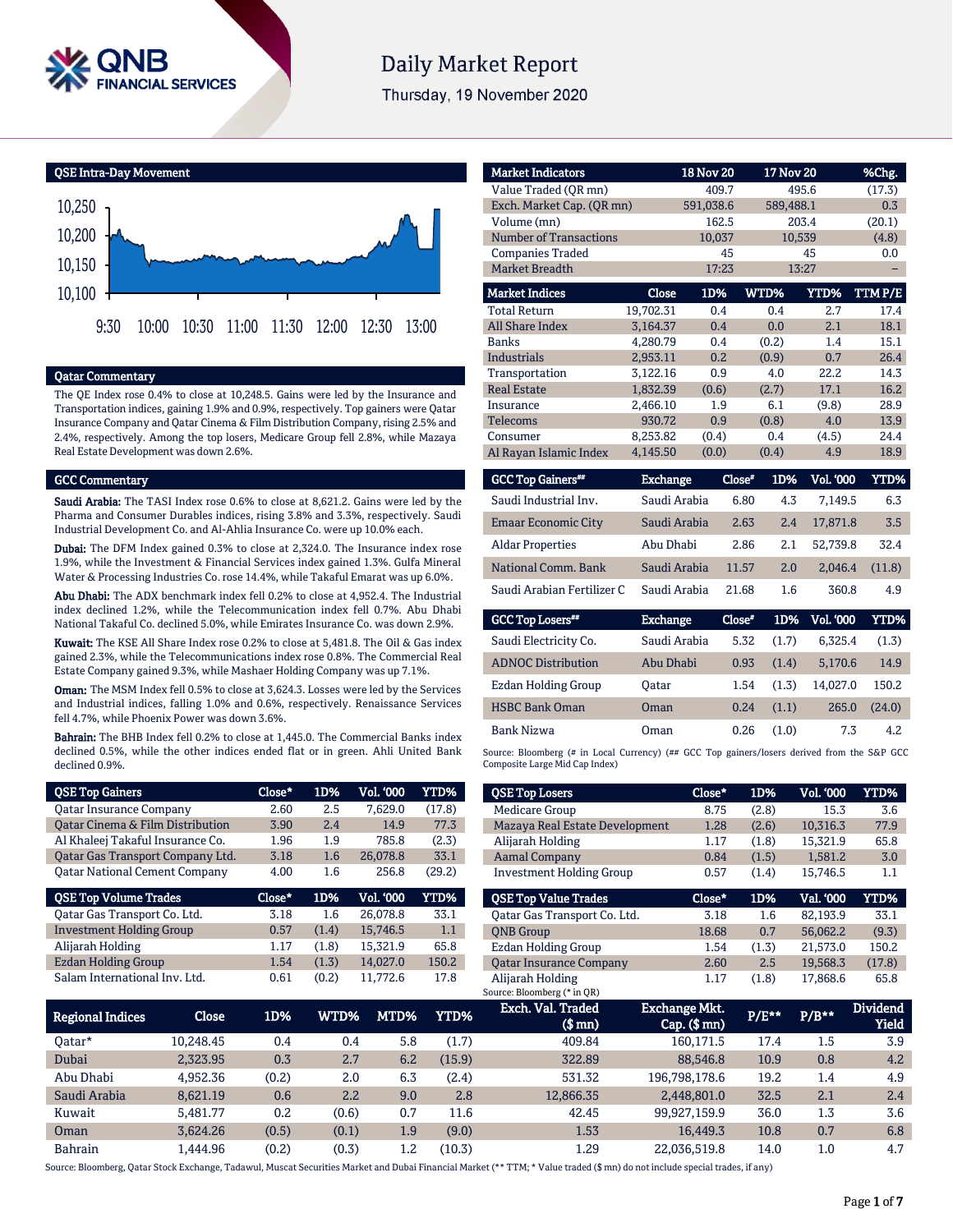## Qatar Market Commentary

- The QE Index rose 0.4% to close at 10,248.5. The Insurance and Transportation indices led the gains. The index rose on the back of buying support from Qatari and Arab shareholders despite selling pressure from GCC and Foreigners shareholders.
- Qatar Insurance Company and Qatar Cinema & Film Distribution Company were the top gainers, rising 2.5% and 2.4%, respectively. Among the top losers, Medicare Group fell 2.8%, while Mazaya Real Estate Development was down 2.6%.
- Volume of shares traded on Wednesday fell by 20.1% to 162.5mn from 203.4mn on Tuesday. Further, as compared to the 30-day moving average of 267.4mn, volume for the day was 39.2% lower. Qatar Gas Transport Company Limited and Investment Holding Group were the most active stocks, contributing 16.0% and 9.7% to the total volume, respectively.

| <b>Overall Activity</b>        | Buy %* | Sell %* | Net (QR)        |
|--------------------------------|--------|---------|-----------------|
| Oatari Individuals             | 39.42% | 39.60%  | (730, 263.2)    |
| <b>Oatari Institutions</b>     | 18.05% | 16.10%  | 7,986,425.7     |
| Qatari                         | 57.47% | 55.70%  | 7,256,162.5     |
| <b>GCC</b> Individuals         | 0.89%  | 2.08%   | (4,886,109.1)   |
| <b>GCC</b> Institutions        | 1.27%  | 2.08%   | (3,293,150.6)   |
| <b>GCC</b>                     | 2.16%  | 4.16%   | (8, 179, 259.7) |
| Arab Individuals               | 9.78%  | 9.54%   | 979,466.6       |
| Arab                           | 9.78%  | 9.54%   | 979,466.6       |
| Foreigners Individuals         | 3.26%  | 2.79%   | 1,920,701.4     |
| <b>Foreigners Institutions</b> | 27.32% | 27.80%  | (1,977,070.8)   |
| <b>Foreigners</b>              | 30.58% | 30.60%  | (56, 369.4)     |

Source: Qatar Stock Exchange (\*as a % of traded value)

### Global Economic Data

| <b>Date</b> | Market    | Source                                   | Indicator                        | Period   | <b>Actual</b> | Consensus                | Previous |
|-------------|-----------|------------------------------------------|----------------------------------|----------|---------------|--------------------------|----------|
| 11/18       | US        | Mortgage Bankers Association             | <b>MBA Mortgage Applications</b> | $13-Nov$ | $-0.3%$       | $\overline{\phantom{0}}$ | $-0.5%$  |
| 11/18       | <b>UK</b> | <b>UK Office for National Statistics</b> | <b>CPI MoM</b>                   | Oct      | 0.0%          | $-0.1%$                  | 0.4%     |
| 11/18       | UK        | UK Office for National Statistics        | <b>CPI YoY</b>                   | Oct      | 0.7%          | 0.5%                     | 0.5%     |
| 11/18       | EU        | Eurostat                                 | <b>CPI MoM</b>                   | Oct      | 0.2%          | 0.2%                     | 0.2%     |
| 11/18       | EU        | Eurostat                                 | CPI YoY                          | Oct      | $-0.3%$       | $-0.3%$                  | $-0.3%$  |

Source: Bloomberg (s.a. = seasonally adjusted; n.s.a. = non-seasonally adjusted; w.d.a. = working day adjusted)

# News

Qatar

• Qatar's cement production surges in September amid scaling back of COVID restrictions – Qatar witnessed a robust monthly growth in printing and in the production of cement, basic metals and rubber and plastic products this September, as the country scaled back the COVID-19 restrictions; even as its overall industrial production was on the decline, according to the Planning and Statistics Authority (PSA). The country's Industrial Production Index (IPI) declined 3.9% and 7.7% MoM and YoY respectively in September 2020, according to the Planning and Statistics Authority (PSA). The mining and quarrying index, which has a relative weight of 83.6%, saw a 3.6% shrinkage MoM on account of 3.6% dip in the extraction of crude petroleum and natural gas and 0.5% in other mining and quarrying sectors. On a yearly basis, the index showed a 7.7% fall owing to a 7.7% decline in the extraction of crude petroleum and natural gas and 4.8% in other mining and quarrying sectors. The manufacturing index, with a relative weight of 15.2%, saw a 5.6% decline MoM in September owing to a 26.4% plunge in the production of refined petroleum products, 3.9% in chemicals and chemical products, 3.7% in food products and 3.4% in beverages. Nevertheless, there was a 9.7% increase in the printing and reproduction of recorded media, 9.1% in the production of cement and other non-metallic mineral products, 8.3% in basic metals and 8% in rubber and plastics products. On

a yearly basis, the manufacturing index shrank 8.7% as there was 83.8% drop in the printing and reproduction of recorded media, 31.6% in the production of refined petroleum products. Electricity, which has a 0.7% weight in the IPI basket, saw its index shrink 4.4% on monthly basis but jumped 3.9% on yearly basis in September 2020. In the case of water, which has a 0.5% weight, there was a 2.1% decrease MoM; even as it soared 7% YoY this September. (Gulf-Times.com)

- QATI appoints Hasan Al-Lawati as CEO of its subsidiary Oman Qatar Insurance Company – Qatar Insurance Group (QATI) has appointed Hasan Al-Lawati as the new CEO of its subsidiary Oman Qatar Insurance Company (OQIC). He will drive forward the strategic goals of OQIC and also facilitate its further growth and development in Oman. This step comes in line with QATI's consistent strategic approach, which is aimed at focusing on identifying local talent and empowering them to spearhead key developments within the company. (Gulf-Times.com)
- QFZA drives digitization via GWCS, Tradeshift partnership Gulf Warehousing Company (GWCS) and Tradeshift have recently signed a partnership agreement under the auspices of Qatar Free Zones Authority (QFZA) for the development of cloud-based solutions to drive efficiencies through digitization of the supply chain. Both firms are operating from Ras Bu Fontas Free Zone. The partnership is also a demonstration of the growing role that QFZA plays in strengthening supply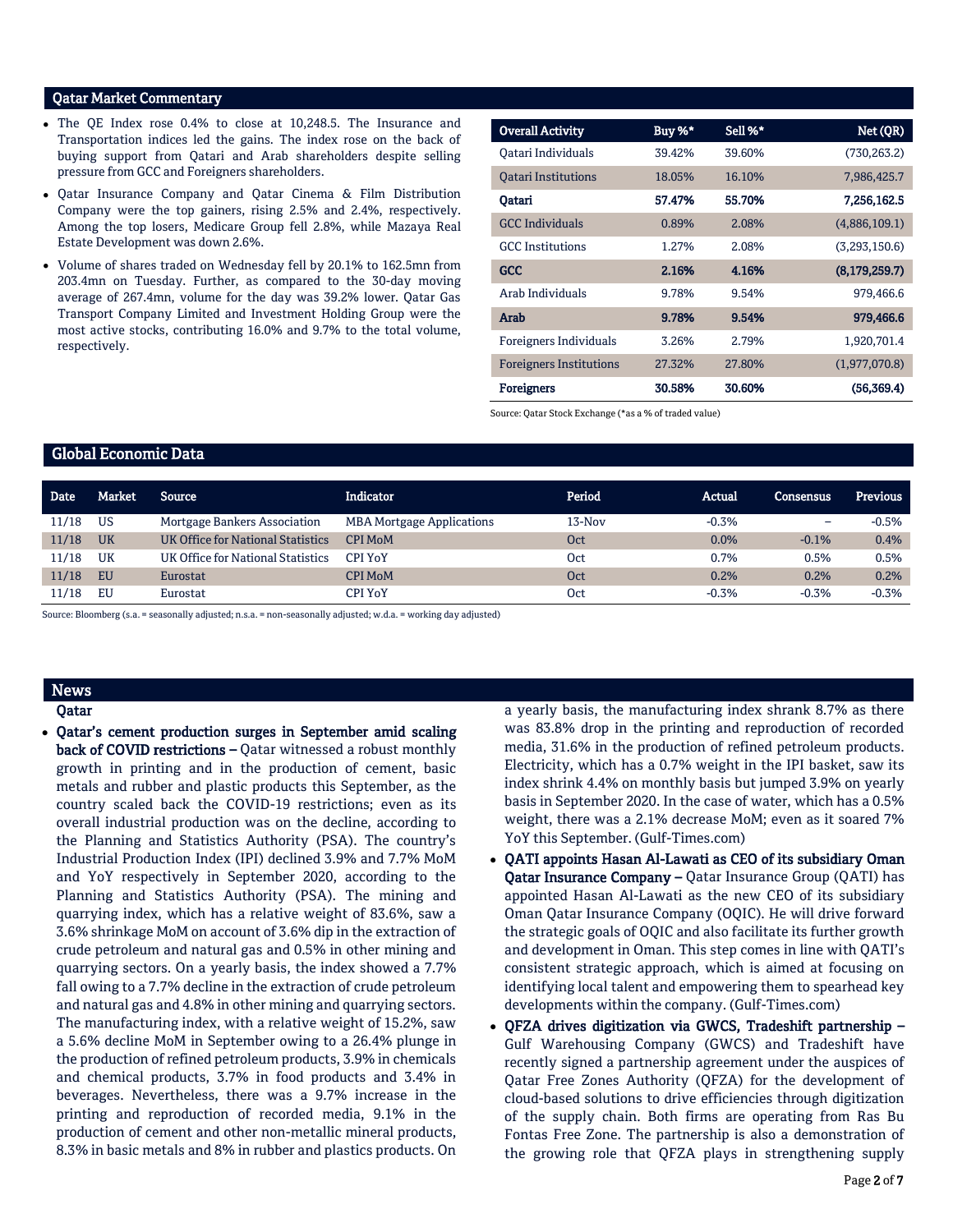chains and bolstering Qatar's position as a global hub for trade. The partnership is also a validation of QFZA's vision to establish the free zones as a platform for companies to take advantage of the services from other businesses in the zones and create new market offerings. (Gulf-Times.com)

- Realty deals exceed QR414mn during November 8-13 The total value of real estate transactions in the sales contracts registered with the Real Estate Registration Department of the Ministry of Justice from November 8 to November 13 reached QR414.958mn. The types of real estate traded included plots of land, houses, multi-use buildings, a residential building and a residential compound. Most of the trading took place in the municipalities of Al Doha, Al Rayyan, Umm Salal, Al Da'ayen, Al Shamal, Al Wakrah, Al Khor and Al Dhakira. The volume of real estate trading from November 1 to November 5 was worth QR472.58mn. (Qatar Tribune)
- Qatar sells January Al Shaheen crude at highest premiums in four months – According to sources, Qatar Petroleum has sold Al Shaheen crude for January loading at the highest premiums in four months via its monthly tender. The cargoes fetched an average premium of 75 cents a barrel to Dubai quotes, they said, up from an average discount of 46 cents in the previous month. Japanese refiner ENEOS has likely bought one of the cargoes to load on January 2-3 and January 23-24, the sources said. (Zawya)
- Qatar Airways to codeshare with Air Canada in December Qatar Airways and Air Canada will begin codesharing when Air Canada launches service between Toronto and Doha next month. Per the agreement, Qatar will put its code on the Air Canada flights, which will operate three times per week beginning December 15, and the passengers in turn will be able to connect to Qatar flights to more than 75 destinations in Africa, Asia and the Middle East, according to Qatar. The agreement crosses alliances; Qatar is a member of the Oneworld alliance, while Air Canada is a Star Alliance member. (Bloomberg)

#### International

• IIF: Global debt to hit record \$277tn by year-end on pandemic spending splurge – Global debt is expected to soar to a record \$277tn by the end of the year as governments and companies continue to spend in response to the COVID-19 pandemic, the Institute of International Finance said in a report. The IIF, whose members include over 400 banks and financial institutions across the globe, said debt ballooned already by \$15tn this year to \$272tn through September. Governments mostly from developed markets - accounted for nearly half of the increase. Developed markets' overall debt jumped to 432% of GDP in the third quarter, from a ratio of about 380% at the end of 2019. Emerging market debt-to-GDP hit nearly 250% in the third quarter, with China reaching 335%, and for the year the ratio is expected to reach about 365% of global GDP. Total US debt is on track to hit \$80tn in 2020, the IIF report said, up from \$71tn in 2019. In the Euro area, debt rose by \$1.5tn to \$53tn through September. Among developing economies, Lebanon, China, Malaysia and Turkey have seen the biggest increases in non-financial sector debt ratios so far this year. Emerging market governments' declining revenues have made paying down debt "much more onerous" even amid record low

borrowing costs across the globe. Through the end of next year, some \$7tn of emerging market bonds and syndicated loans will come due, about 15% of which is denominated in US dollars, IIF said. (Reuters)

- US housing starts blow past expectations; COVID-19 poses risk – US homebuilding increased more than expected in October as the housing market continues to be driven by record low mortgage rates, but momentum could slow amid a resurgence in new COVID-19 infections that is putting strain on the economic recovery. The report from the Commerce Department on Wednesday also showed building permits unchanged at a 13- 1/2-year high. It followed on the heels of data on Tuesday showing the smallest gain in retail sales in October since the recovery from the pandemic started in May. The economy is slowing as more than \$3tn in government coronavirus relief dries up. Daily new COVID-19 cases have been exceeding 100,000 since early this month, pushing the number of infections in the United States above 11mn, according to a Reuters tally. Several states and local governments have imposed restrictions on businesses, raising fears that the resulting weak demand could unleash a fresh wave of layoffs that could reverberate across the economy and slow the housing market's run. Housing starts rose 4.9% to a seasonally adjusted annual rate of 1.530mn units last month. That lifted homebuilding closer to its pace of 1.567mn units in February. Economists polled by Reuters had forecast starts would rise to a rate of 1.460mn units in October. Permits for future homebuilding were unchanged at a rate of 1.545mn units in October, the highest since March 2007. The densely populated South region accounted for 56.1% of homebuilding last month. Groundbreaking activity also rose in the West and Midwest, but tumbled in the Northeast. Homebuilding surged 14.2% on a YoY basis. (Reuters)
- UK inflation ticks higher as pandemic pushes up some prices British inflation picked up by a little more than expected in October as the COVID-19 pandemic continued to affect the cost of goods, with clothing and food prices rising during the month, official data showed on Wednesday. Consumer prices rose 0.7% in annual terms, after a 0.5% rise in September, the Office for National Statistics said, still far below the Bank of England's 2% target. A Reuters poll of economists had pointed to a reading of 0.6%. Unlike last year, food prices rose in October when people stocked up on potatoes and fruit. Previously published shopping surveys had pointed to renewed stockpiling as health restrictions spread through the UK. Paul Dale, an economist at consultancy Capital Economics, said there had been "pockets of pandemic-induced inflation". "But we suspect that the weak economy will prevent a sustained period where inflation is above the 2% target, unless there is a no-deal Brexit," he added. In that case, Dales said inflation could rise to 3% or 4%, pushed higher by a fall in the value of sterling. Other economists saw potential for more inflation as cuts to sales taxes and energy bills are likely to be reversed next year. Earlier this month the Bank of England said it expected to hit its 2% inflation target in two years' time. Its main focus has been on supporting Britain's economy through one of the worst years in its history. (Reuters)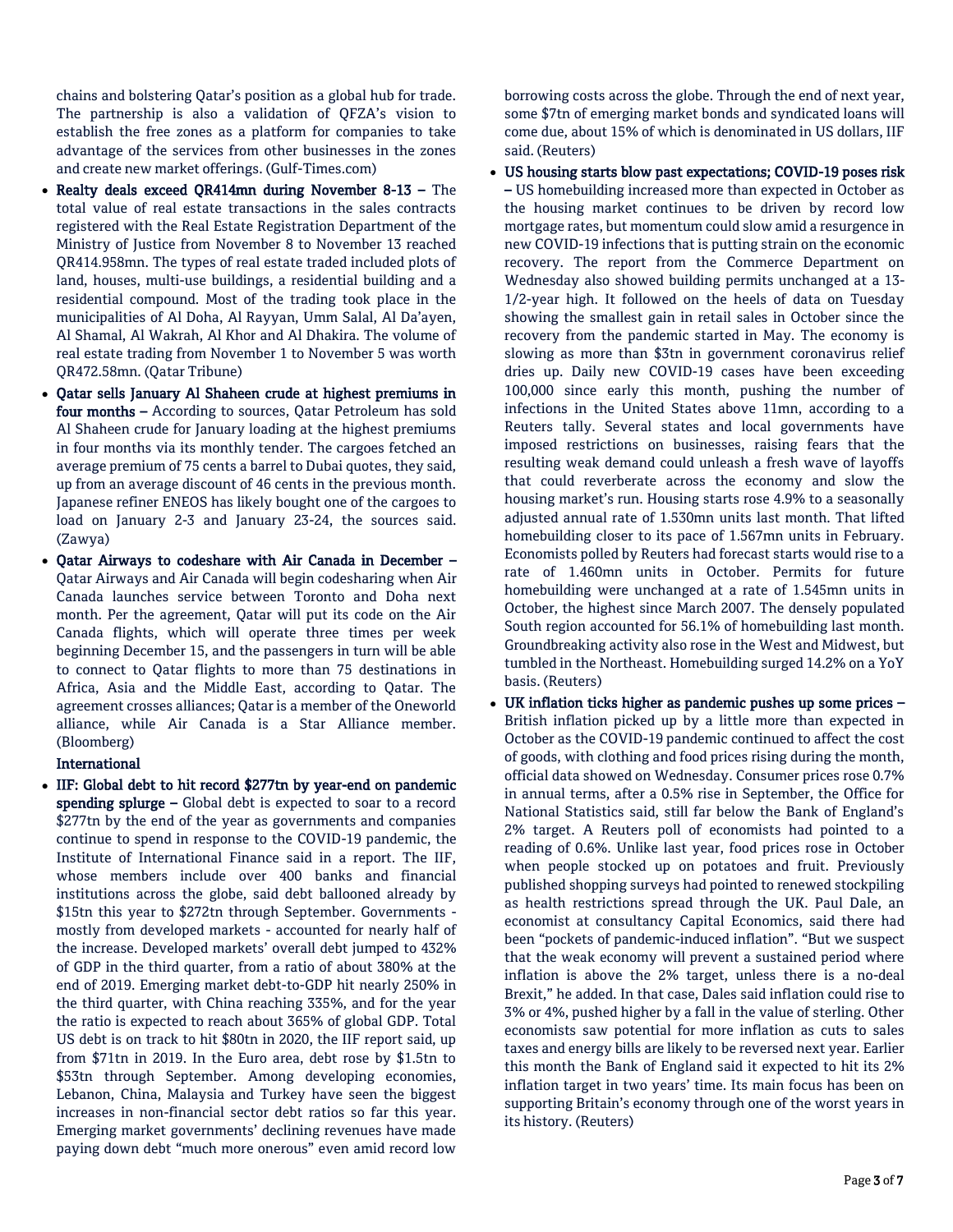- Canada, UK on brink of trade deal Canada and the UK are closer to signing a new trade agreement, which will replace the existing deal Britain has through European Union membership, Bloomberg News reported. An announcement could come as early as Thursday, the report added, citing people familiar with the matter. The news comes a week after Canada's Prime Minister Justin Trudeau said a trade agreement with Britain should be secured by the end of the year, although there was an issue that Britain might not have "bandwidth" to move forward with talks. British trade minister Greg Hands on Tuesday also expressed his confidence in striking a trade deal with Canada by the end of the year. (Reuters)
- Eurozone inflation confirmed negative in October on weak energy – Eurozone annual inflation was negative for a third consecutive month in October, matching a four-year low, as energy prices were around 8% lower than a year earlier. Inflation in the 19 countries sharing the euro was plus 0.2% MoM in October for a 0.3% YoY fall, the same annual decline as in September and in line with the initial estimates released at the start of November. Food, alcohol and tobacco added 0.38 percentage points to the final results, Eurostat said, and services another 0.19 points, but an 8.2% year-on-year plunge in energy prices subtracted 0.81 percentage points from the final number. Non-energy industrial goods also reduced inflation by 0.03 points. Without volatile energy and unprocessed food prices, what the European Central Bank (ECB) calls core inflation, prices rose 0.1% MoM and 0.4% YoY. An even narrower measure that also excludes alcohol and tobacco showed a 0.1% MoM and a 0.2% YoY increase. The ECB wants to keep inflation below, but close to 2% over the medium term. Across the euro zone, the highest inflation was 1.6% in Slovakia, followed by 1.2% in the Netherlands and by 1.1% in Austria. Declines were sharpest in Greece at 2.0%, Estonia at 1.7% and 1.5% in Ireland. In the bloc's largest and third largest economies, Germany and Italy, inflation was negative. It was up by just 0.1% in France, the Eurozone's second largest economy. (Reuters)
- Xi says China must rely on innovation-driven growth model Chinese President Xi Jinping said that China must rely on a growth model driven by innovation while continuing to deepen so-called supply-side reforms. Xi also called for stronger policy coordination among international communities, saying globalization is "irreversible" and that China will not engage in "de-coupling". Xi made the comments in a keynote speech delivered via video at the APEC CEO Dialogues, ahead of a leaders' virtual summit on the future of international Cooperation. (Reuters)
- Brazil Central bank to intervene in FX if it sees dysfunction from \$15bn 'over hedge' flow – Brazil's central bank will intervene in the foreign exchange market if the market is unable to absorb the "large" outflow of reais expected by the end of the year as local banks unwind their so-called over hedge position, the bank's monetary policy director, Bruno Serra, said. Speaking in a live online event hosted by Valor Economico newspaper, Serra said this should come as no surprise, as the central bank acts to ensure the market functions smoothly, irrespective of the nominal exchange rate. "The central bank has never denied that this volume of approximately \$15 billion

... is very large. There is a risk that the market may not have the capacity, the depth, to digest it," Serra said. Brazilian banks are set to unwind half of their so-called over hedge trades put on to protect their FX exposure on overseas equity investments by December 31 for tax purposes. Serra said this total exposure stands at just under \$30bn, half of which is to be unwound by the end of the year. It was around \$50bn earlier this year. Brazil's real has slumped around 30% against the dollar this year, making it one of the world's worst-performing currencies against the greenback and prompting the central bank to sell billions of dollars in the spot and derivatives markets to slow the slide. (Reuters)

• Global luxury goods sales set for largest ever fall in Bain forecast – Sales of luxury goods worldwide are set to fall by 23% to 217bn euros (194.06bn Pounds) this year, their largest ever drop and first since 2009, due to the fallout from the coronavirus pandemic, consultancy Bain said. The expected decline, despite a strong sales recovery in China, is at the lower end of a 20% to 35% range which Bain's closely followed industry forecast had predicted in May. That is due to a bigger than expected rebound during the summer, when lockdown measures were lifted or eased across the world and stores selling high-end handbags, clothes, jewelry and watches were reopened. However, a resurgence of the pandemic in Europe and the US since October has led to new restrictions and shop closures while uncertainty linked to the US elections also weighed on consumer sentiment. The only bright spot is China, where sales have surged since it began to emerge from the health crisis in the spring. Sales in mainland China are seen growing by 45% at current exchange rates to 44bn euros this year. (Reuters)

# Regional

- Boeing forecasts resilience and return to growth for Middle East aviation sector – Boeing anticipates demand for 2,945 new airplanes in the Middle East valued at \$685bn over the next two decades, as the industry recovers from the COVID-19 pandemic in the medium and long-term. The projection is part of Boeing's 2020 Commercial Market Outlook (CMO), an annual forecast of 20-year demand for commercial airplanes and services. The 2020 CMO reflects the impact of the pandemic and Boeing's view of near-, medium- and long-term market dynamics globally and regionally. Commercial aviation and services markets will continue to face significant challenges earlier in the 20-year forecast, while showing resilience and a return to growth trend over the longer term. Over the next 20 years, passenger traffic growth in the Middle East is projected to increase by an average of 4.3% per year, above the global average of 4% growth per year. (Peninsula Qatar)
- JODI: Saudi crude exports rise to 6.07mn bpd in September Saudi Arabia's crude oil exports rose for a third straight month to 6.07mn bpd in September, from 5.97mn bpd in August, official data showed on Wednesday. The country's crude output was at 8.98mn bpd in September, the official figures showed. Crude exports from Saudi Arabia, the world's largest oil exporter, fell to their lowest on record in June, according to data from the Joint Organizations Data Initiative (JODI) stretching back to 2002. The country's total oil product demand fell by 168,000 bpd in September to 2.38mn bpd, data on the JODI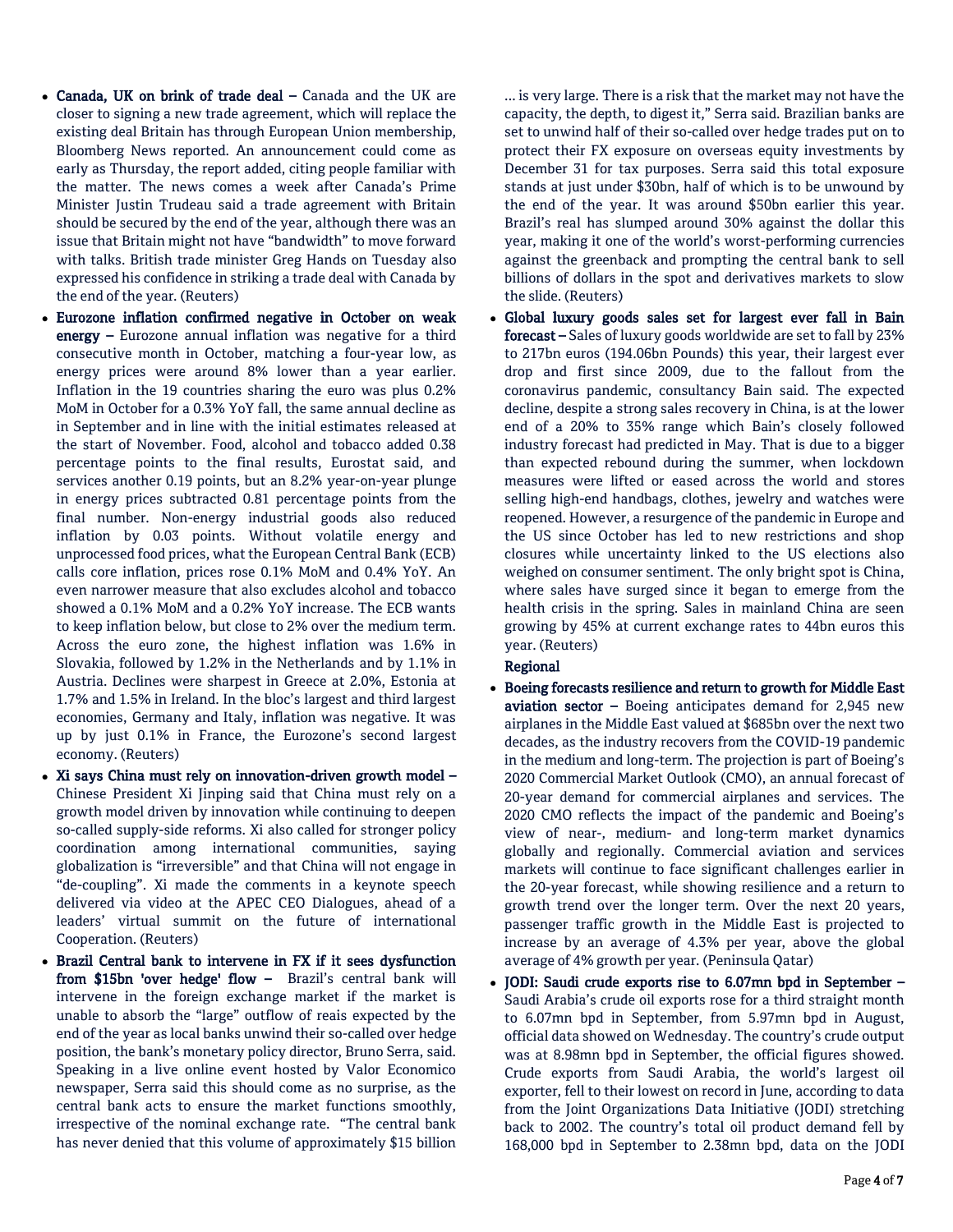website showed. Saudi domestic crude refinery throughput fell by 8.9% to 2.35mn bpd in September, while direct crude burn dropped by 87,000 bpd to 615,000 bpd. (Reuters)

- Italy's Saipem signs deal with Saudi Aramco for onshore activities - Italian energy services group Saipem said on Wednesday it had signed a framework agreement with Saudi Aramco covering onshore engineering and construction activities. It said the agreement, which will last 12 years, is part of Saudi Aramco's broader long-term plan to update its facilities in Saudi Arabia's Eastern Province. The agreement entails efficiency activities on existing facilities, Saipem said. (Reuters)
- Saudi Energy Minister: Jury Is out on extending OPEC+ oil cuts – The jury is out on a possible extension in OPEC+ oil-output cuts beyond January, Saudi Energy Minister, Prince Abdulaziz bin Salman said. (Bloomberg)
- Saudi Aramco awards contracts for oil, gas brownfield projects – Eight companies awarded long-term agreements to upgrade oil and gas brownfield and plant projects by Saudi Aramco, according to a statement. The scope of work includes engineering, procurement, construction, start-up and precommissioning of projects. The agreements are for six-years; extendable by six years. The companies are: Consortium of Nasser Saeed Al-Hajri And Contracting /Samsung EPC, Daelim Saudi Arabia, Engineering for The Petroleum and Process Industries (Enppi) Branch, GS Construction Arabia, Snamprogetti Engineering and Contracting Co(Saipem), JGC Gulf Engineering, Branch of Technip Italy and Branch of Hyundai Engineering and Construction. (Bloomberg)
- Struggling airline Saudia got \$7bn of state help in 2019-2020 The government has provided state-owned Saudi Arabian Airlines (Saudia) with at least \$7bn in direct payments and other financial support in 2019 and 2020, company documents show, as the carrier struggles with losses and the coronavirus pandemic. The finance ministry approved a payment of SR13.6bn for Saudia in 2019, and a further SR6.4bn in the first half of this year, according to the documents reviewed by Reuters. Saudia has struggled for years and the pandemic, which has brought global aviation to its knees, has added more pressure on its finances. The amounts, labelled as "government compensation", include government payments for services. The ministry has also taken charge of a SR5.3bn loan provided by Saudi Arabia's sovereign wealth fund, the Public Investment Fund (PIF), to the airline, and converted it to a "contribution in equity", according to the documents. The airline and ministry declined to comment on the details of the documents but said government compensation can cover a wide range of receivables, as well as any services provided by Saudia, including mandatory flight routes. (Reuters)
- Saipem signs framework pact with Aramco for onshore activities – Saipem has signed a framework agreement with Saudi Aramco for a duration of 12 years and covering onshore engineering and construction activities. The agreement entails efficiency activities on existing facilities and is part of Aramco's plan to update its facilities in the country's Eastern Province. The agreement includes possible interventions on Upstream and Downstream facilities. (Bloomberg)
- UAE compliance with OPEC+ accord 126% in October The UAE's compliance with the OPEC+ agreement was 126% in October, according to a post on by the UAE Energy Ministry on Wednesday. (Reuters)
- UAE escalates OPEC dispute as tensions on output quotas grow – The UAE ratcheted up tension with oil allies Saudi Arabia and Russia, with officials privately floating a surprising idea: The Gulf producer is even considering leaving the OPEC+ alliance. The move is unusual because the UAE has for a long time avoided public clashes, preferring to solve disputes quietly behind closed doors. It is unclear whether the warning is a maneuver to force a negotiation over production levels, or represents a genuine policy debate. UAE officials have not given any indication in public that the producer is debating its membership in OPEC, let alone planning to leave, and officials briefed the media under condition they would not be named, allowing room for maneuver if the state later wants to distance itself from the comments. (Bloomberg)
- SHUAA Capital, Arton to form fund targeting citizenship seekers – Dubai's SHUAA Capital and Arton Capital Ltd. plan to set up a \$119mn fund for investments in real estate projects for people seeking a second residency and citizenship across the world. Two mixed-use projects in Montenegro have already been identified as potential investments, according to a statement. The partnership will target returns in excess of 20% through the acquisition, development and sale of real estate projects, it said. SHUAA is an investment bank with \$13.6bn in assets under management, while Montreal-based Arton Capital facilitates foreign residence and citizenship applications. (Bloomberg)
- Abu Dhabi's ADQ eyes around \$1bn loan to back Louis Dreyfus deal – Abu Dhabi state-owned ADQ is in talks with banks for a loan of about \$1bn that would back its acquisition of a 45% stake in commodities trader Louis Dreyfus Co (LDC), three sources said. ADQ said last week it had signed an agreement to acquire an indirect 45% equity stake in LDC, in what would be the first outside investment in the family-owned commodity merchant's 169-year-old history. ADQ has been in talks with a group of lenders including Abu Dhabi and European banks for a loan of up to around \$1bn to back the proposed acquisition, two of the sources said. Discussions have revolved around the structure of the financing, with the company initially looking to raise the loan on a non-recourse basis, said the two sources. "It will most likely be a club loan as in events like these you don't have the time for a syndication," the third source said. Club loans are generally debt facilities provided by a select group of lenders with close ties to the borrower. The acquisition price was not disclosed, but LDC said last week at least \$800mn of the proceeds will go towards repaying a \$1bn loan LDC made to bail out Brazilian sugar firm Biosev, which is controlled by one of its holding firms. One of the sources said typically a similar loan would cover 70% to 90% of the acquisition value. In its first-half results, LDC declared equity of \$4.5bn as of June 30, down from \$4.8bn on December 31. At holding level, Louis Dreyfus Holding (LDH) in its 2019 financial filing reported total equity of \$3.8bn, down from \$4.1bn in 2018. Abu Dhabi has increasingly used ADQ to consolidate strategic assets. The company owns Abu Dhabi Ports, Abu Dhabi Airport and bourse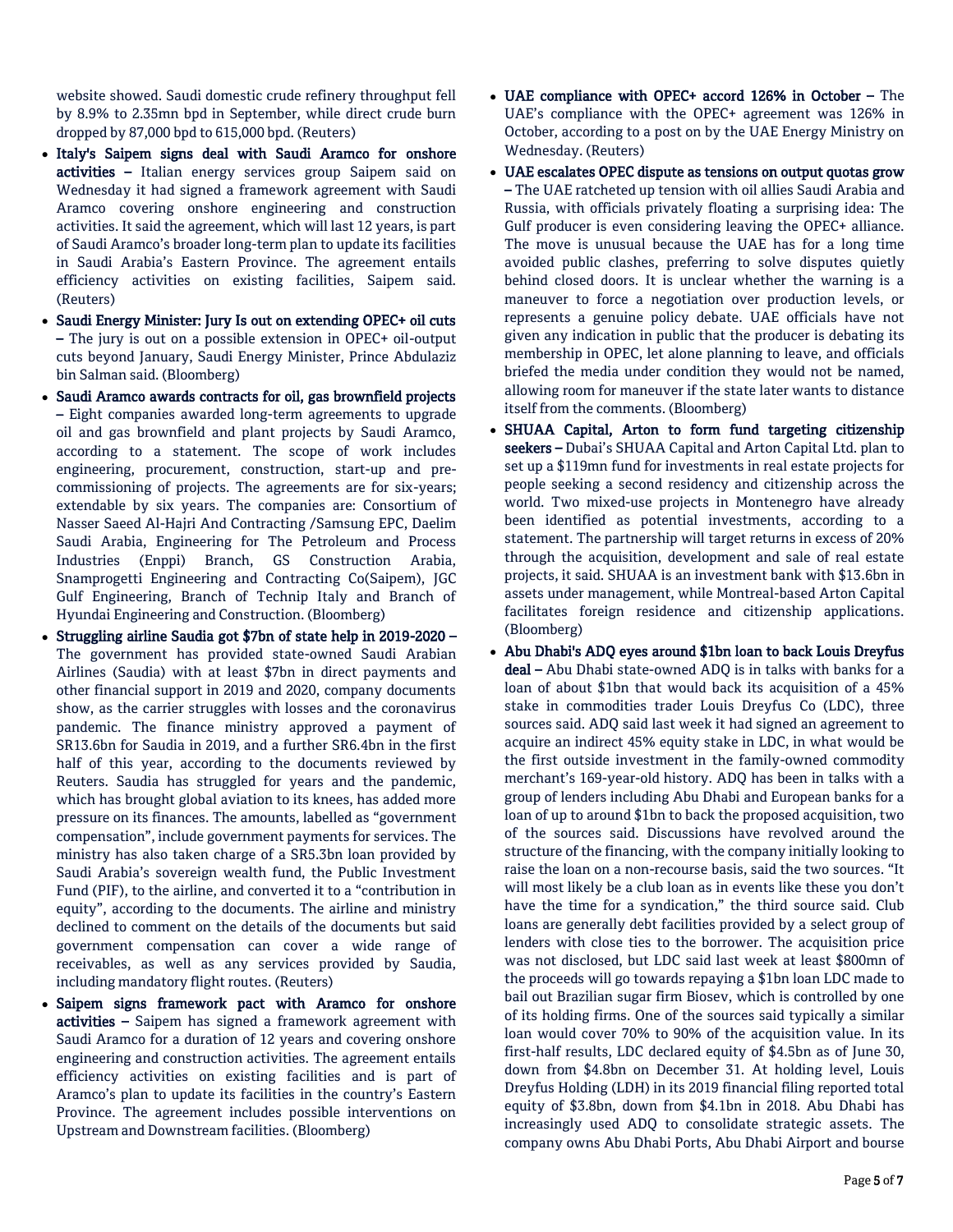operator ADX. It has also built up a portfolio of food and agriculture businesses and recently took a 22% stake in Dubaibased courier Aramex. (Reuters)

- Kuwait International Bank hires banks for dollar Sukuk Kuwait International Bank has hired banks to arrange investor calls starting on Wednesday for the planned issuance of Tier 2 US dollar-denominated 10-year Sukuk that are non-callable for five years, a document showed on Wednesday. KIB hired Citi, Standard Chartered, Boubyan Bank, Emirates NBD Capital, First Abu Dhabi Bank, Kamco Invest and KFH Capital, the document from one of the banks on the deal said. The Sukuk issuance will follow subject to market conditions. (Zawya)
- Oman talks to banks about new loan of at least \$1bn Oman is discussing a loan of at least \$1bn with a group of banks, sources said, as the oil-producing Gulf state seeks more funding ahead of heavy debt redemptions over the next two years. Rated below investment grade by all major credit agencies, Oman issued \$2bn in bonds last month in a deal which saw lacklustre demand partly because of investor concerns over the country's worsening credit trajectory. It is now in talks with banks for a loan that would refinance \$1bn of existing bank debt due in January, said one of the three sources familiar with the matter. A second source said the new facility could exceed \$1bn. Oman has \$1.5bn in international bonds due in June, in addition to the \$1bn loan due in January, which it took out in 2016 after oil prices plummeted, Refinitiv data showed. S&P, which downgraded Oman last month, said external debt maturing in the next two years came to \$10.7bn, or about 7.5% of GDP. (Reuters)